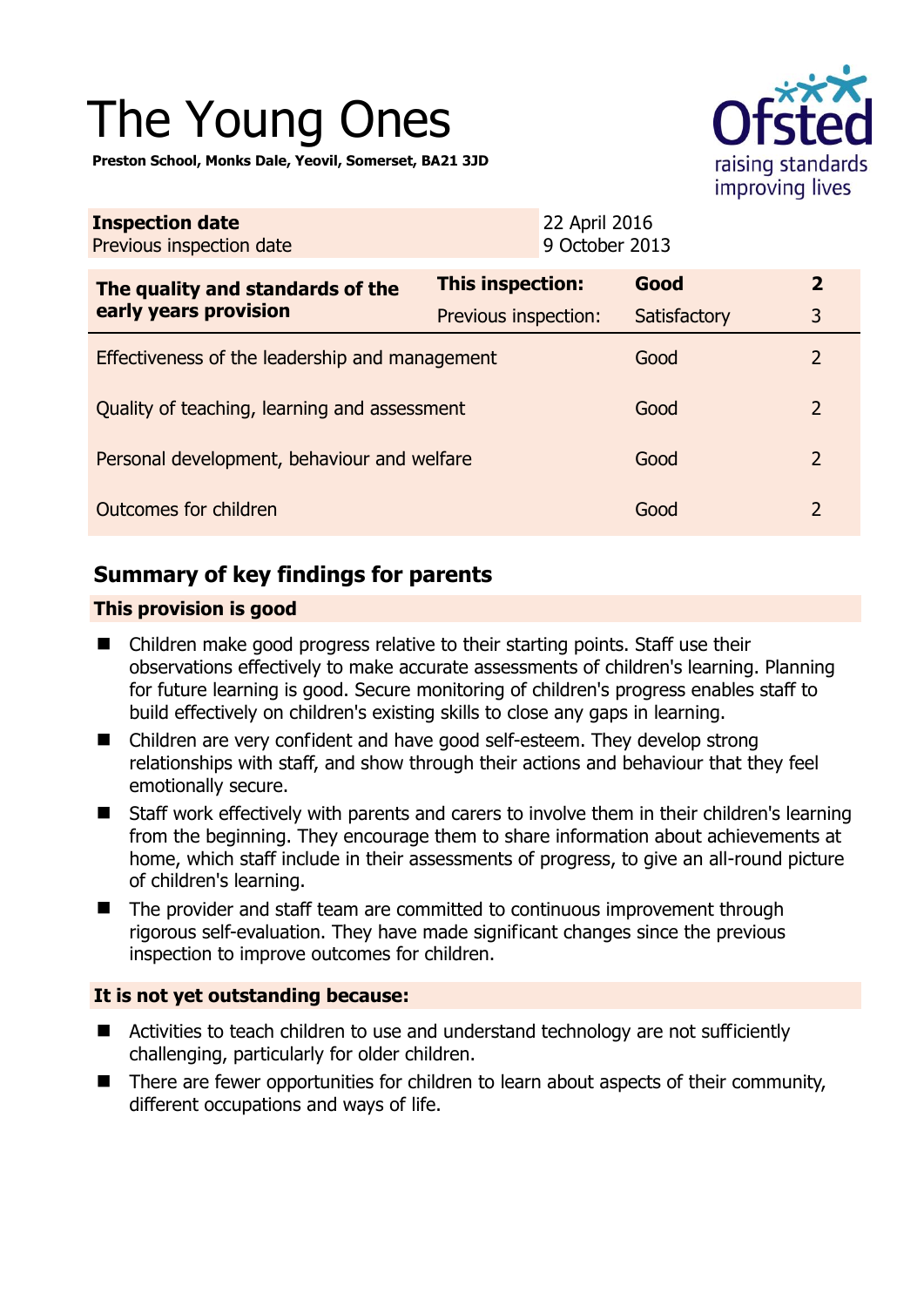## **What the setting needs to do to improve further**

#### **To further improve the quality of the early years provision the provider should:**

- **E** provide greater challenge for older children to understand about and use technology for different purposes
- help children to learn more about their community and different ways of life.

#### **Inspection activities**

- The inspector observed staff and children engaged in learning activities indoors and outdoors.
- The inspector talked to the provider, staff, parents and children.
- The inspector reviewed processes for monitoring children's progress in learning.
- The inspector sampled records that the provider is required to keep to support children's welfare.

#### **Inspector**

Julie Neal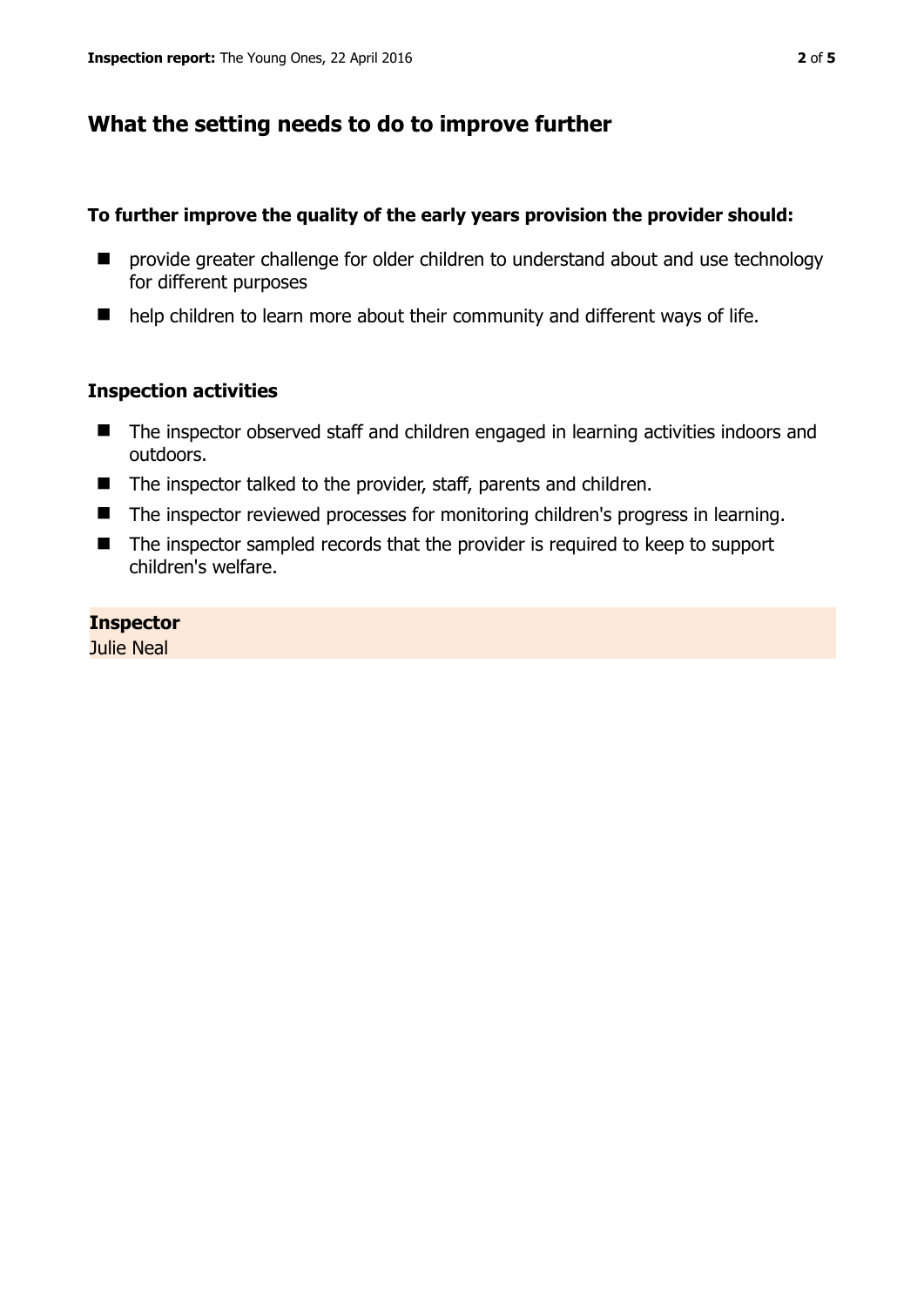# **Inspection findings**

#### **Effectiveness of the leadership and management is good**

The provider focuses well on staff development and training to improve the quality of teaching. Regular team meetings allow staff to share new skills and knowledge, and to prioritise improvements that have the most impact on children's learning. For example, they observed how boys and girls used resources in different ways and made changes to planning to suit children's preferences. Safeguarding is effective. The provider and staff team have a good understanding of how to safeguard children, and all attend training. They have a thorough knowledge of safeguarding procedures and use these well to help protect children from harm.

## **Quality of teaching, learning and assessment is good**

Staff plan a good variety of interesting activities that challenge individual children well. For example, they extend children's enjoyment of stories by using pictures without any words to encourage children to put these in any order and create their own tales. Staff communicate very well with children, and use their skills effectively to help children to solve problems. For example, children practised their early writing skills by drawing shapes, numbers and letters in sand. Staff use music well to encourage children to be imaginative and move their bodies in different ways. For example, they pretended to be rockets and enthusiastically joined in the countdown before 'blast off'. They pretended to zoom quickly through space and slowly took giant steps to walk on the moon.

#### **Personal development, behaviour and welfare are good**

Children who are learning English as an additional language receive good staff support. Staff's strong relationships with parents result in effective planning to develop their children's communication skills. Children have very good safety awareness. For example, when helping prepare fruit and vegetables for meals, they explained how to peel these safely, directing the peeler away from their bodies to minimise risk. Children are well behaved. They understand boundaries because these are consistently upheld by staff, which helps children feel secure.

#### **Outcomes for children are good**

All children, including those who need extra help, receive good support in preparation for their next stage in learning, including going to school. They are enthusiastic learners who have the social skills and confidence to manage change well. Children have regular times during the day when they come together as a group, where they show they can listen, pay attention and negotiate. For example, deciding together whose turn it was to go with staff to collect the post.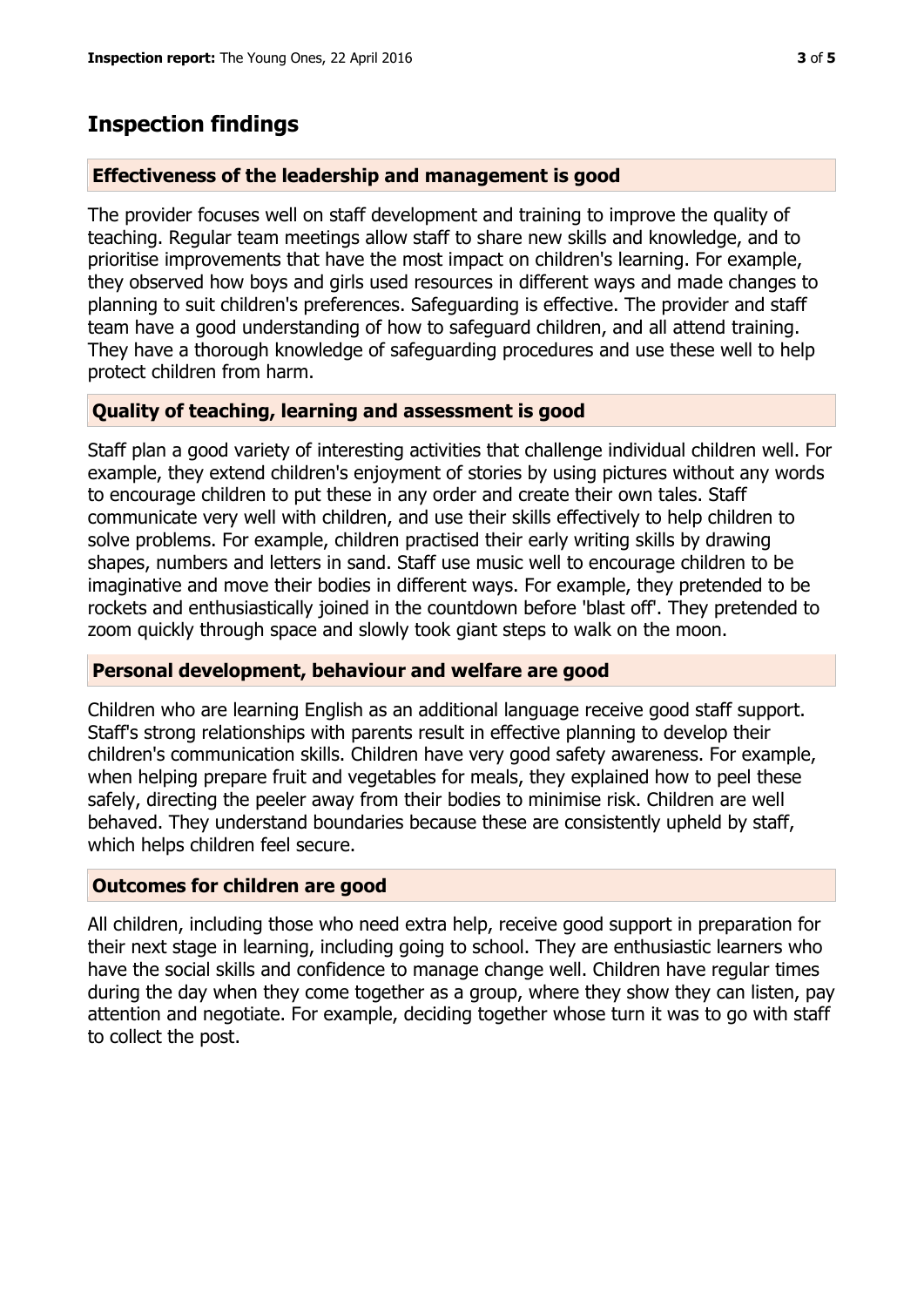## **Setting details**

| Unique reference number       | EY365283                                                                             |  |
|-------------------------------|--------------------------------------------------------------------------------------|--|
| <b>Local authority</b>        | Somerset                                                                             |  |
| <b>Inspection number</b>      | 1028490                                                                              |  |
| <b>Type of provision</b>      | Full-time provision                                                                  |  |
| Day care type                 | Childcare - Non-Domestic                                                             |  |
| <b>Registers</b>              | Early Years Register, Compulsory Childcare<br>Register, Voluntary Childcare Register |  |
| Age range of children         | $2 - 14$                                                                             |  |
| <b>Total number of places</b> | 26                                                                                   |  |
| Number of children on roll    | 21                                                                                   |  |
| <b>Name of provider</b>       | Jane Bowditch                                                                        |  |
| Date of previous inspection   | 9 October 2013                                                                       |  |
| <b>Telephone number</b>       | 01935 433 365                                                                        |  |

The Young Ones is a privately owned setting and registered in 2007. It operates from a self-contained classroom situated in the grounds of Preston Comprehensive School in Yeovil, Somerset. It is open from Monday to Friday during term time, from 9.15am until 4pm, with out-of-school care offered from 3.15pm until 6pm. There is also a play scheme operating Monday to Friday, from 8am to 6pm during the school holidays. The setting receives funding to provide free early education for children aged two, three and four years. There are seven adults working with children, including the provider/manager; six have level 3 early years qualifications and one has a level 2 qualification.

This inspection was carried out by Ofsted under sections 49 and 50 of the Childcare Act 2006 on the quality and standards of provision that is registered on the Early Years Register. The registered person must ensure that this provision complies with the statutory framework for children's learning, development and care, known as the Early Years Foundation Stage.

Any complaints about the inspection or the report should be made following the procedures set out in the guidance 'Complaints procedure: raising concerns and making complaints about Ofsted', which is available from Ofsted's website: www.gov.uk/government/organisations/ofsted. If you would like Ofsted to send you a copy of the guidance, please telephone 0300 123 4234, or email enquiries@ofsted.gov.uk.